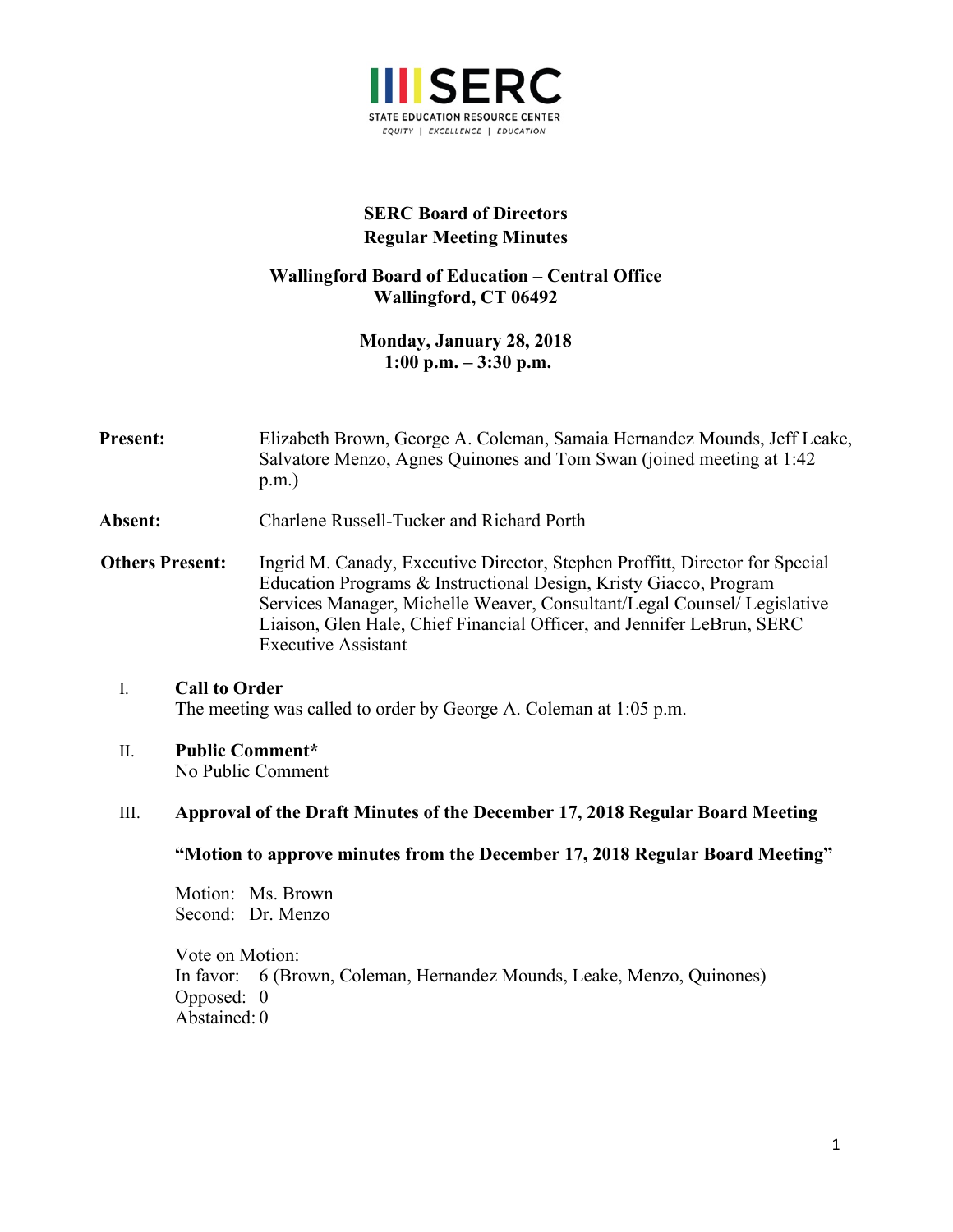# IV. **Introduction of new Board Member/Oath of Office**

Mr. Coleman welcomed Ms. Samaia Hernandez Mounds to the SERC Board of Directors. Ms. Hernandez Mounds was appointed by former Governor Dannel Malloy. Ms. Hernandez Mounds introduced herself and provided her professional and personal background.

Mr. Coleman and Ms. Canady will meet with Ms. Hernandez Mounds to provide a detailed orientation of SERC and Board responsibilities.

Ms. Hernandez Mound was sworn in by SERC's General Counsel Michelle Weaver.

## V. **Agency Updates from Ingrid M. Canady, Executive Director**

a. Fiscal Report, *Glen Hale*

Mr. Hale shared that the Finance Committee met on January 24, 2019. Detailed fiscal reports were provided to Committee Members at this meeting.

Mr. Hale shared the recent fiscal reports with Board Members and reviewed the statement of revenues and expenses and balance sheet in detail. Mr. Hale indicated that there are no issues or concerns at this time.

There was general conversation.

## b. LEA Contracts/Other contracts*, Stephen Proffitt*

Mr. Proffitt provided information about SERC's fully executed LEA/Other contracts through January 2019. The contracts are specific to Curriculum & Instruction, Positive Behavioral Interventions and Supports (PBIS), Racial Equity, Special Education and Scientific Research-Based Interventions (SRBI) programs. This information will be updated and shared with the Board at their regular monthly meetings.

SERC Consultants met on January 28, 2019 with Bureau of Special Education Staff to plan upcoming programming.

c. Update on Waterbury Location – Meetings with DAS

SERC is still currently engaged in conversations regarding the move to the Waterbury location. The Office of Policy Management (OPM) and Department of Administrative Services (DAS) must be involved on all decisions. The Commissioner of DAS is required to sign the lease and SERC will be the user agency. DAS and Naugatuck Valley Development Corporation (NVDC) have begun discussions. All incentives that were previously offered by NVDC are no longer options.

There was general conversation.

Dr. Menzo left the meeting at 1:34 p.m. and returned 2:10 p.m.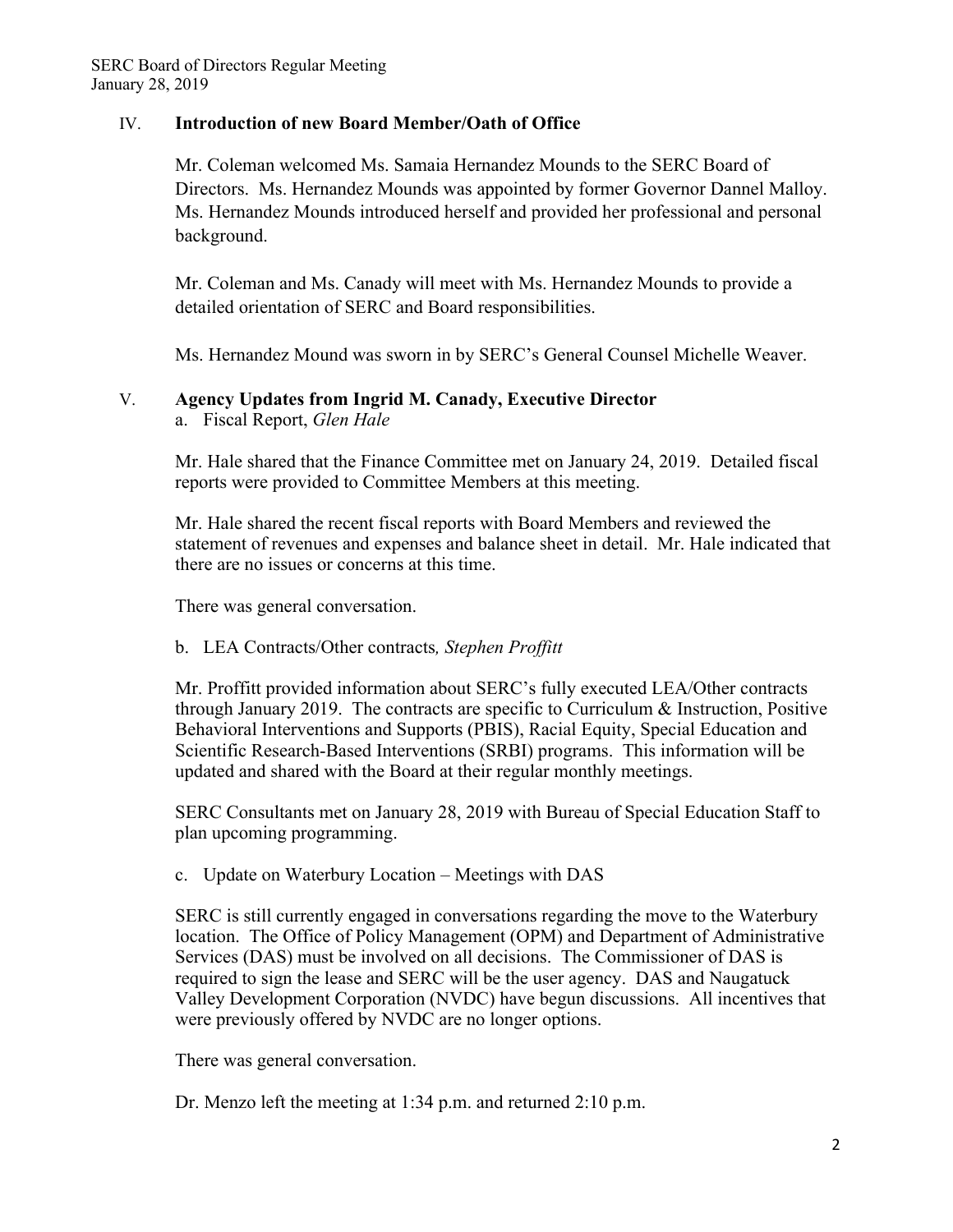Mr. Leake left meeting at 1:36 p.m. and returned 1:46 p.m.

d. Update on SERC Staff – HR Manager

SERC currently has an opening for a full-time Human Resources Manager. Interviews will take place next week. A large amount of applications have been submitted. It is anticipated that the position will be filled by late February/early March.

e. Update on Meetings/Discussions with State Representatives (Abrams, Barry, Candelaria, Cook, Currey, Doucette, Luxenberg, Rojas, Santiago)

Ms. Canady shared that she has been meeting with CT Legislators. All meetings have been very positive. SERC has a large level of advocacy and support.

Proposed Bills # 6218 and 6210 have been submitted by Rep. Candelaria and Rep. Cook. The statement of purpose: To make the State Education Resource Center a line item of the Department of Education's budget.

Ms. Canady will be attending the Black and Puerto Rican Caucus public meeting to provide testimony regarding SERC's current challenges.

Ms. LeBrun will provide a list of the Education Committee Members and the districts they serve to the members of the board.

Mr. Coleman requested a list of talking points be provided to Board Members to aide with conversations with CT Legislators.

Ms. Canady shared information on the Statewide Family Engagement Center (SFEC) Grant.

There was general conversation.

f. SERC's Task Forces and Committees

Ms. Canady shared information on the current Committees and Task Forces that that are occurring at SERC. SERC Staff have volunteered to assist and support Ms. Canady in management level decisions through these groups.

Committee/Task Force Leads will be asked to present to the Board at future meetings.

g. Upcoming Meeting – Review Salary Schedule

Ms. Canady will work with Mr. Hale to prepare a salary range schedule that will be presented at the next Regular Meeting. This schedule, if approved, will be used when determining the 2019-2020 agency budget. This schedule will be an action item at the next meeting.

There was general conversation.